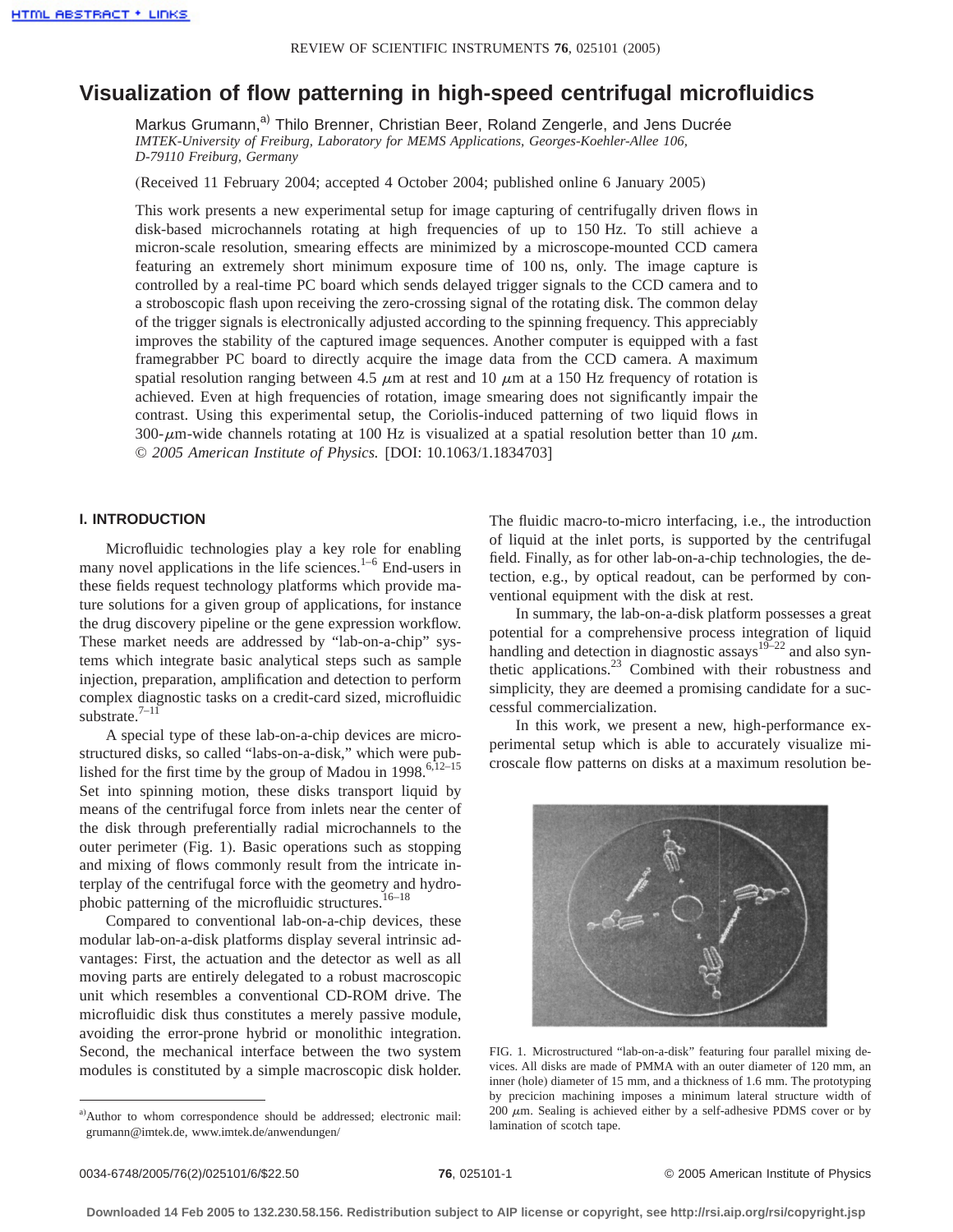

FIG. 2. Azimuthal displacement  $\Delta x$ <sup>6</sup> ("smearing") observed in a magnified frame on a disk featuring microfluidic structures and rotating at  $v_0$  during a CCD camera exposure time  $\Delta t$ . *u* denotes the speed of a point spaced by the radius *r* from the center of rotation in the lab frame.

tween 4.5  $\mu$ m at rest and 10  $\mu$ m during rotation at 150 Hz. The setup is composed of a CCD camera with an ultrashort, 100 ns (minimum) exposure time, a microscope and a stroboscopic flash as well as two PCs for real-time frequency control, triggering and data storage. At rest, the resolution of 4.5  $\mu$ m is primarily limited by the optical microscope and the CCD camera. During spinning motion, images are smeared out by an azimuthal displacement derived to be 4.7  $\mu$ m for 150 Hz.

With this setup, we demonstrate the visualization of flow patterning in spinning microchannels by the previously discovered secondary transversal flow patterns arising in radial channel networks under the impact of the apparent Coriolis force. $2^{24-26}$  These transversal currents arise as the Coriolis pseudoforce, which is experienced by the liquid in the noninertial disk-frame, dominates all other forces, including the centrifugal force. In a radial channel with a radius of 200  $\mu$ m and water as liquid, the apparent Coriolis force prevails the centrifugal force for frequencies above  $v_0$ =14 Hz. To still observe resulting microstructured flow patterns towards high speeds of rotation, the optical smearing during the finite exposure time of the CCD camera must remain significantly smaller than the actual width of the pattern, in this case some 10 microns, to be observed.

## **II. REQUIREMENTS ON MEASUREMENT SETUP**

The chief aim of the setup is to obtain a stable and magnified image of the flow patterns within the microstructures on the rapidly rotating disk. The azimuthal displacement of each captured frame  $\Delta x$ <sup>6</sup> in the corresponding image plane ("smearing"), which is linked to the finite exposure time of the CCD camera  $\Delta t$ , has to be minimized for high-resolution pictures. This way, a point located at a distance *r* from the center of a channel moves at a lab-frame velocity

$$
\Delta x'/\Delta t = 2\pi \nu_0 \cdot r \tag{1}
$$

while rotating at frequency  $\nu_0$  (Fig. 2). For instance, an object positioned at  $r=5$  cm and rotating at  $v_0=100$  Hz travels at a speed of  $31.4 \text{ m s}^{-1}$  in the lab frame! Under these experimentally most challenging conditions, a maximum exposure time  $\Delta t = \Delta x'/2\pi\nu_0r < 320$  ns is necessary to reach a theoretical spatial resolution  $\Delta x' = 10 \mu$ m.

### **III. EXPERIMENTAL SETUP**

The measurement setup consists of a modified compact disk player ("*Bio-Disk* player") and an image capturing unit (Fig. 3). The PC-controlled *Bio-Disk* player spins the disk at a defined frequency of rotation up to  $v_0$ =150 Hz. The image capturing unit is composed of a stroboscopic flash [Drelloscope 255-01, Drello GmbH (Ref. 27)] and a CCD camera [Sensicam fast shutter, PCO Computer Optics GmbH (Ref. 28)] which is mounted on a microscope [Leica MZ12.5, Leica Microsystems GmbH (Ref. 29)] to obtain a tenfold magnification of the captured image. The high speed CCD camera allows very short exposure times down to 100 ns. As the changes in the microfluidic processes under investigation proceed on time scales in the range of seconds, the image capture rate  $\nu$  is of minor importance.

During the nonexposure period, the CCD chip can only be blocked electronically which turns out to be insufficient to rule out a weak acquisition of light. Thus, the light accumulated over the nonexposure time produces a parasitic background in the captured image. The background can become dominant for very short exposure times  $\Delta t$  compared to the full period  $T_0$ . To reduce this effect, i.e., to enhance the con-



FIG. 3. The experimental setup is composed of the Bio-Disk player, a microscope, a CCD camera, a stroboscopic flash and two PC boards. CCD camera and trigger control are implemented by a framegrabber and a realtime PC board, respectively. The spinning frequency ramp  $v_0(t)$  is set by a custom-made graphical-user-interface (GUI) and then sent to the player (1). Next, the zero-crossing trigger signal of the angular sensor in the player is AD-converted and processed by a real-time PC board (2). This PC board subsequently triggers the stroboscopic flash (3) and the CCD camera (4) at the frequency  $\nu$ . The acquired frames are transiently recorded by the framegrabber PC board and then forwarded to the PC RAM (5).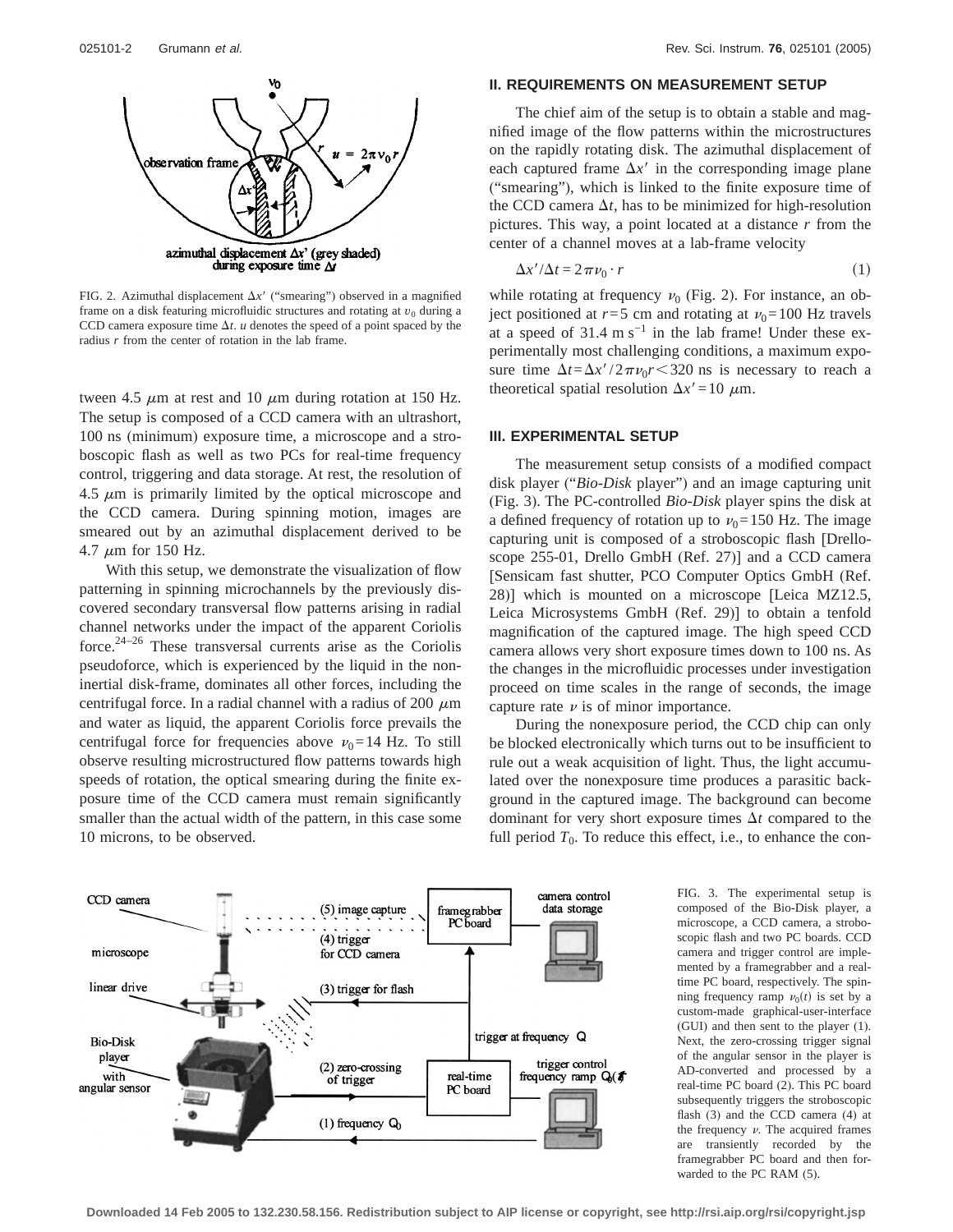

FIG. 4. Active trigger control. A nominal angular shift  $\varphi_{user}$  of 70° is transferred into a delay time  $\Delta T = T_0 / 2 + T_\varphi$  which is composed of a constant half period  $T_0/2$  and the additional delay  $T_\varphi$ . Additionally, an offset  $\tau$  of 12.8  $\mu$ s has to be subtracted from  $T_{\varphi}$  because the stroboscopic flash needs to be triggered 12.8  $\mu$ s in advance to obtain its maximum intensity during exposure of the camera. To achieve a best-case image resolution, the exposure time of the CCD camera is set to its minimum value of 100 ns.

trast, a stroboscopic flash is used which clearly exceeds the intensity of the background light during the exposure time.

Two PCs control the setup. The first PC is equipped with a framegrabber PC board [PCI-board 525KP1573, PCO Computer Optics GmbH (Ref. 30)] to manage the time critical acquisition of image data from the  $1280\times1024$  pixel CCD chip at a maximum operating frequency of  $v_{\text{max}}$ =8 Hz. The second PC features a real-time PC board (ADwin-light-16, Jaeger Computergesteuerte Meßtechnik GmbH, Lorsch, Germany<sup>31</sup>) for controlling the setup components. The zero-crossing signals from the player are forwarded with different, preselected delays (Fig. 3) to the framegrabber PC board (CCD camera and data storage), and to the stroboscopic flash. The user directly interacts with the



FIG. 6. Concept of the time-critical signal-processing: The trigger signal which is generated by the angular sensor in the player (A) at a period  $T_0$  is forwarded to the real-time PC board (B). This board computes an additional delay  $T_{\varphi}$  according to the user-selected azimuthal position of the CCD camera and substracts the constant flash delay  $\tau$  to synchronize the stroboscopic flash and the CCD camera. Thus, it is guaranteed that the CCD camera shoots at the maximum intensity of the flash (D).

experiments by a comfortable graphical user interface (Testpoint 4.1, Keithley Instruments GmbH, Germany<sup>32</sup>). The whole capturing unit can be positioned by software at user selected radial and azimuthal positions by a linear mechanical drive with a tolerance of 10  $\mu$ m. This allows a capturing of images at arbitrary positions on the disk. Furthermore, the user can set acceleration ramps, delays and time intervals of constant rotational frequency. All these settings can be stored on the PC in a user-defined protocol.

The image capturing unit is triggered by the zerocrossing signal of the rotating disk. An optical angular sensor attached to the player detects the periodical zero-crossing of the rotating disk and forwards the trigger-signal to a realtime PC board. The rotating frequency

$$
\nu_0 = \frac{1}{T_0} \tag{2}
$$

is derived from the time interval  $T_0$  between two signals. An integer scaler adjusts the rate of image capture



FIG. 5. Intensity distribution of the flash after triggering. The experimental data is obtained by acquiring the signal *U* of a fast-response diode with an oscilloscope and subsequent signal processing via PC. This way,  $\tau$  is determined as the distance between the rising edge of the trigger signal and the maximum intensity of the flash.



FIG. 7. Spatial resolution of two incoherently luminescing point-like objects A and B with completely resolved corresponding images  $A'$  and  $B'$  ( $c=1$ , left) and partly resolved images following the Rayleigh criterion (*c*=0.15, right). The Rayleigh criterion is satisfied when the center of the diffraction pattern A' (Airy disk) of object A coincides with the first minimum of the diffraction pattern  $B'$  of object  $B$ .

**Downloaded 14 Feb 2005 to 132.230.58.156. Redistribution subject to AIP license or copyright, see http://rsi.aip.org/rsi/copyright.jsp**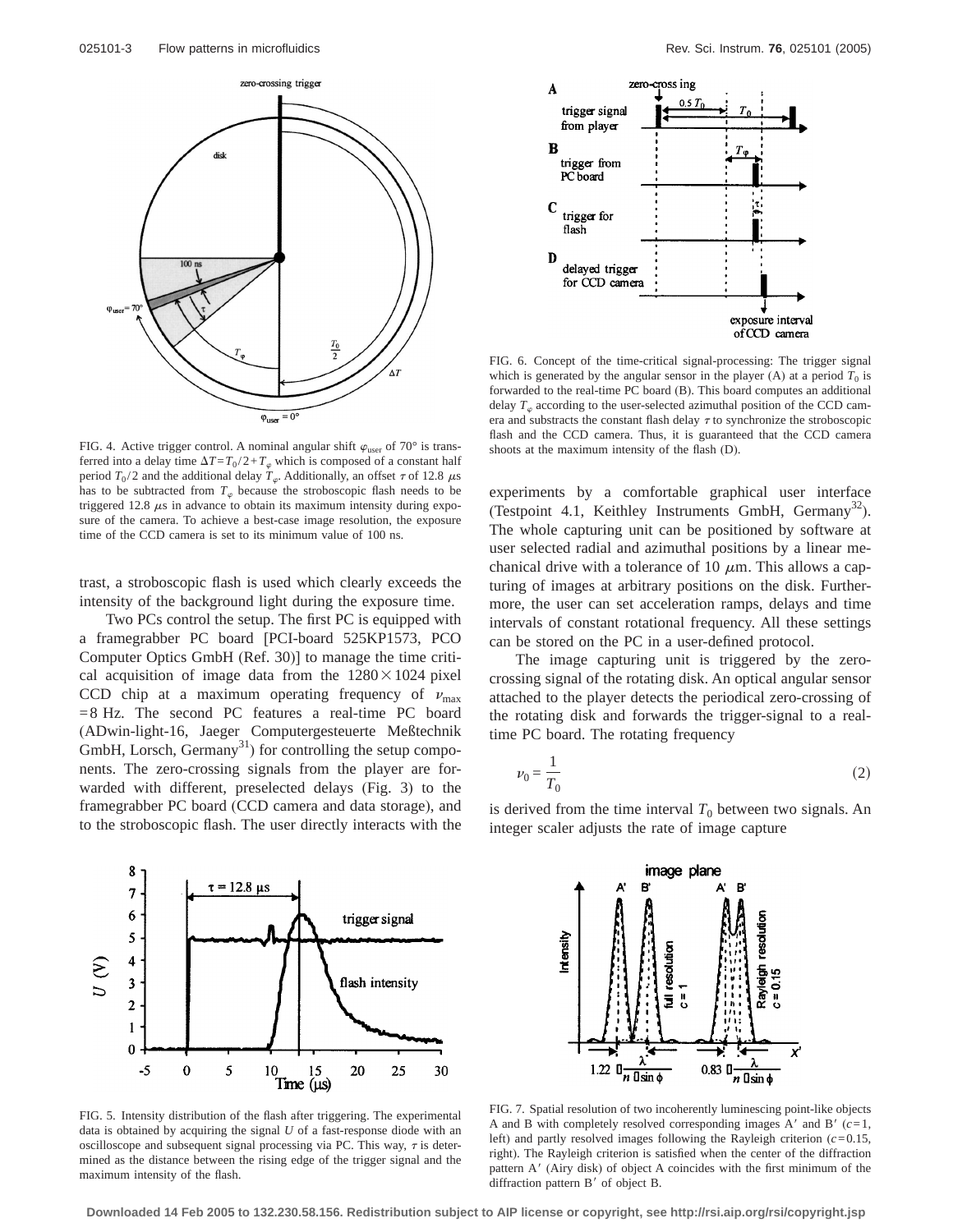

FIG. 8. Evaluation of the maximum spatial resolution at rest: To experimentally determine the minimum resolvable object distance  $x_{\text{min}}$ , a USAF highprecision test-target which features a manifold of line pairs at different (known) spacings is used (A). Here, each test object comprises three opaque lines at a defined width spaced by two transparent lines of the same width. These objects are classified by the nominal number of line pairs per mm which corresponds to the object distance *x* in a reciprocal way. All images of the test-target are captured at tenfold optical zoom and tenfold digital zoom. Line profiles of all beam-structures are drawn and the maximum and minimum values of the intensity distribution are identified (B). Using Eq. (6) and assuming the Rayleighcriterion  $c = 0.15$  to determine the limit of resolution, a maximum spatial resolution  $x_{\text{min}}$  of 4.5  $\mu$ m is obtained (C).

$$
\nu = (\nu_0 \text{ MOD } 8) + 1 \text{ Hz} \tag{3}
$$

to comply with the maximum operating frequency  $v_{\text{max}}$ =8 Hz of the CCD camera.

Active real-time trigger control is required to achieve spatial stability of the picture ("freeze image") at varying frequencies and to set the frame of observation to the preselected angular positions on the disk. The trigger is further adapted to individual electronic delays of the setup components. According to the frequency of rotation  $\nu_0$  and the userdefined angular position  $\varphi$  on the disk, the trigger signal is delayed by

$$
\Delta T(\nu,\varphi) = \frac{T_0}{2} + T_{\varphi} - \tau = \frac{1}{2\nu_0} + T_0 \frac{\varphi}{360^\circ} - \tau \tag{4}
$$

on the PC board.  $\Delta T(\nu, \varphi)$  consists of a constant delay of half a period  $T_0/2$  and an additional time  $T_\infty$  according to the preselected angular position  $\varphi$  to be observed (Fig. 4).

Furthermore, an offset  $\tau$  is subtracted from that delay in order to compensate the response time of the flash. This time offset was obtained by measuring the output signal of a photodiode facing the optical output interface of the flash. A time offset  $\tau$ =12.8  $\mu$ s was measured by an oscilloscope between the rising edge of the trigger signal (upper line) and the maximum light intensity (lower line) (Fig. 5). This way, the stroboscopic flash is triggered at a time interval  $\tau$  prior to the exposure of the CCD camera.

At  $\varphi_{user}=0$ , the capture is taken at a half period  $T_0/2$  of rotation of the disk after the zero-crossing. This constant offset is necessary to allow a signal processing time prior to triggering of the flash. Otherwise the flash may possibly be triggered before the zero-crossing signal of the player.  $T_0/2$ always amounts to more than 12.8  $\mu$ s, even at frequencies of 100 Hz. The PC board then forwards the signal to the flash light and, with an additional trigger delay  $\tau=12.8 \mu s$ , to the controller of the CCD camera. The captured pictures are stored to the PC RAM and saved in standard file format. Figure 6 shows the time diagram of all trigger delays at the PC board and the CCD camera.

#### **IV. EVALUATION OF THE SPATIAL RESOLUTION**

To evaluate the limits of spatial resolution at rest and during rotation, two appropriate test structures are optically analyzed. Additionally, theoretical calculations are carried out to verify the identified limitations.

Following the Rayleigh-criterion, two equally bright points A and B in the object plane are spatially resolvable



FIG. 9. Evaluation of the maximum spatial resolution during rotation: A test-structure with periodically arranged opaque beams and transparent spacing at a linewidth *x* of 30  $\mu$ m is recorded at varying frequencies of rotation  $v_0$ . The distance *r* of the test-structure to the center of rotation amounts to 5 cm, the exposure time of the CCD camera  $\Delta t$  was kept at 100 ns. (A) In the image plane, the nearly rectangular intensity profile observed for the disk at rest distorts to a trapezoid with lateral ramps at a width  $\Delta x'$ . The overall broadening of the recorded feature size  $x'$  roughly corresponds to the azimuthal path the object travels during rotation [Eq. (1)]. Experimentally, the contrast of 0.77 at rest diminishes to 0.67 at 150 Hz which is still sufficient to resolve the flow patterns in the centrifugal flows.

**Downloaded 14 Feb 2005 to 132.230.58.156. Redistribution subject to AIP license or copyright, see http://rsi.aip.org/rsi/copyright.jsp**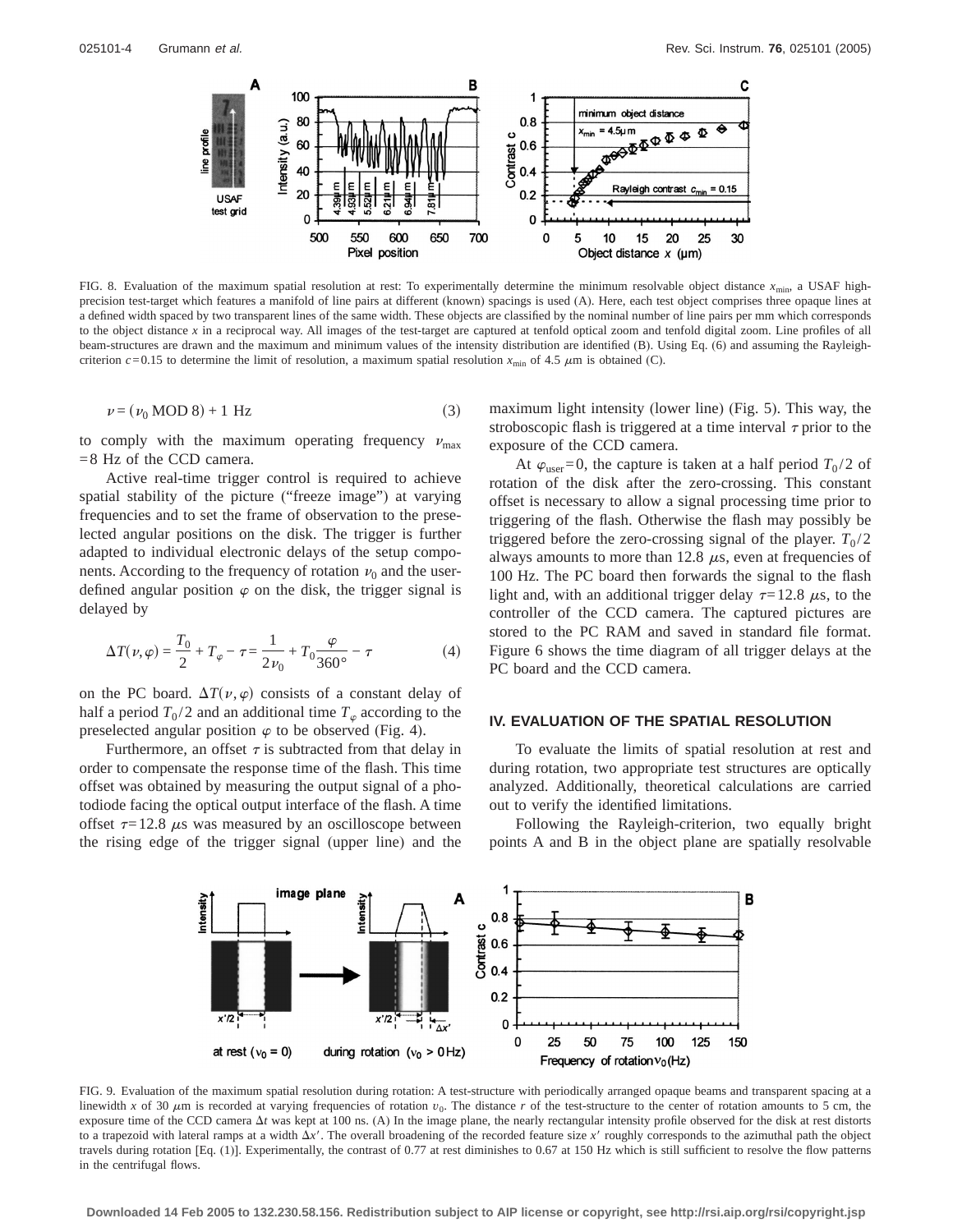

FIG. 10. Laminar flow of water and ink in a microfluidic channel rotating at  $v_0$ =100 Hz. The microfluidic structure is manufactured by micromachining and sealed with scotch tape (Ref. 24). The geometrical dimensions of the mixing channel (see inset) are 300  $\mu$ m in width and 65  $\mu$ m in depth. By the Coriolis force, the centrifugally driven liquid streams are laminated perpendicular to the direction of flow (Ref. 23).

when the first minimum of the corresponding diffraction pattern  $A'$  in the image plane coincides with the maximum of the diffraction pattern B'.

For noncoherent illumination, this leads to a minimum resolvable object spacing

$$
x_{\min} = 0.83 \cdot \frac{\lambda}{n \cdot \sin \phi} \tag{5}
$$

with the wavelength of the exposed light  $\lambda$ , the numerical aperture of the objective lens  $\sin \phi$  and the refractive index *n* of the medium between the sample and the objective lens (Fig. 7). With the intensity  $I_{\text{max}}$  of the image of the bright points A and B and the intensity  $I_{\text{min}}$  of the corresponding dark intermediate area, the contrast

$$
c = \frac{(I_{\text{max}} - I_{\text{min}})}{(I_{\text{max}} + I_{\text{min}})}
$$
(6)

possesses a minimum value  $c_{\text{min}}$ =0.15 at the maximum theoretical resolution defined by the Rayleigh criterion.

With a numerical aperture of sin  $\phi$ =0.125 of the objective lens, a wavelength of  $\lambda$ =480 nm, and the refractive index *n* of air leads to a minimum resolvable feature size  $x_{\text{min}}$ of 3.2  $\mu$ m. However, in practice, this limitation is only reached for a precisely adjusted optical beampath. Additionally, the spectrum of the thermal light source<sup> $27$ </sup> used for the illumination of the objects covers the complete visible range, i.e., also wavelengths  $\lambda$  larger than 480 nm, to deteriorate the resolution.

To determine the experimental resolution  $x_{\text{min}}$ , a highprecision test target<sup>33</sup> featuring a series of line pairs at known



FIG. 11. Sequence of concurrent flows at  $v_0$ =100 Hz. Exploiting the Coriolis force acting perpendicular to the centrifugal force, two fluids can be laminated, thus their mixing can be enhanced (Ref. 26).

spacings is placed in the object plane of the microscope [Fig. 8(A)]. Subsequently, an intensity profile is generated from the images captured by the attached CCD camera [Fig. 8(B)] to eventually calculate the contrast *c* as a function of the line spacing using Eq.  $(6)$  [Fig.  $8(C)$ ]. According to the Rayleigh criterion, the minimum resolvable feature size  $x_{\text{min}}$  corresponds to  $c_{\text{min}} = 0.15$  as indicated by the dashed horizontal line in Fig. 8(C). Hence, a spatial resolution  $x_{\text{min}}$  of roughly 4.5  $\mu$ m is determined [vertical arrow in Fig. 8(C)] which is in good agreement with the result of the previously derived theoretical value of 3.2  $\mu$ m.

In order to determine the decrease of spatial resolution during rotation, it is not possible to use the previous standard technique as the mechanical stress would bear a high risk of destroying the expensive glass target. Instead, a highresolution (5080 dpi), periodical beam-structure is plotted<sup>34</sup> and fixed on a disk. Here, the selected line pair width *x* of 30  $\mu$ m displays a lower limit of typical microfluidic structures. The radius of the orbit which is generated by the rotating test structure amounts to 5 cm. At a frequency  $\nu_0$  of 150 Hz and an exposure time of 100 ns for example, an azimuthal displacement  $\Delta x^{\prime}$  of 4.7  $\mu$ m occurs in the corresponding image plane [Eq. (1)], i.e., the nearly rectangular intensity-profile of the beam-structure measured at rest distorts to a trapezoidal shape to broaden the width at halfmaximum during rotation [Fig.  $9(A)$ ]. Thus, a decay of the contrast *c* with increasing frequency  $\nu_0$  is expected and indeed verified by the experiments [Fig. 9(B)]: at rest, a contrast *c* of 0.77 is measured, decreasing *c*=0.67 at an extremely high frequency of 150 Hz. However, this decrease does not significantly worsen the resolution of the 30  $\mu$ m features that are typical for the following observation of Coriolis-induced flow patterns in microchannels.

In summary, the experimentally determined spatial resolution of  $x_{\text{min}}$  at 4.5  $\mu$ m denotes the maximum theoretical resolution of the optical system. The rotation does not impair this performance significantly, since the ultrashort exposure time keeps smearing effects  $(\Delta x^{\prime})$  in the range of the limit of resolution  $x_{\min}$ .

#### **V. VISUALIZATION OF FLOW PATTERNS**

To prove the performance of the experimental setup, the concurrent, centrifugally driven flow of two adjacent liquids at a Y-junction of a channel rotating at 100 Hz is monitored at high accuracy (Fig. 10). Even at such a high speed, no

**Downloaded 14 Feb 2005 to 132.230.58.156. Redistribution subject to AIP license or copyright, see http://rsi.aip.org/rsi/copyright.jsp**